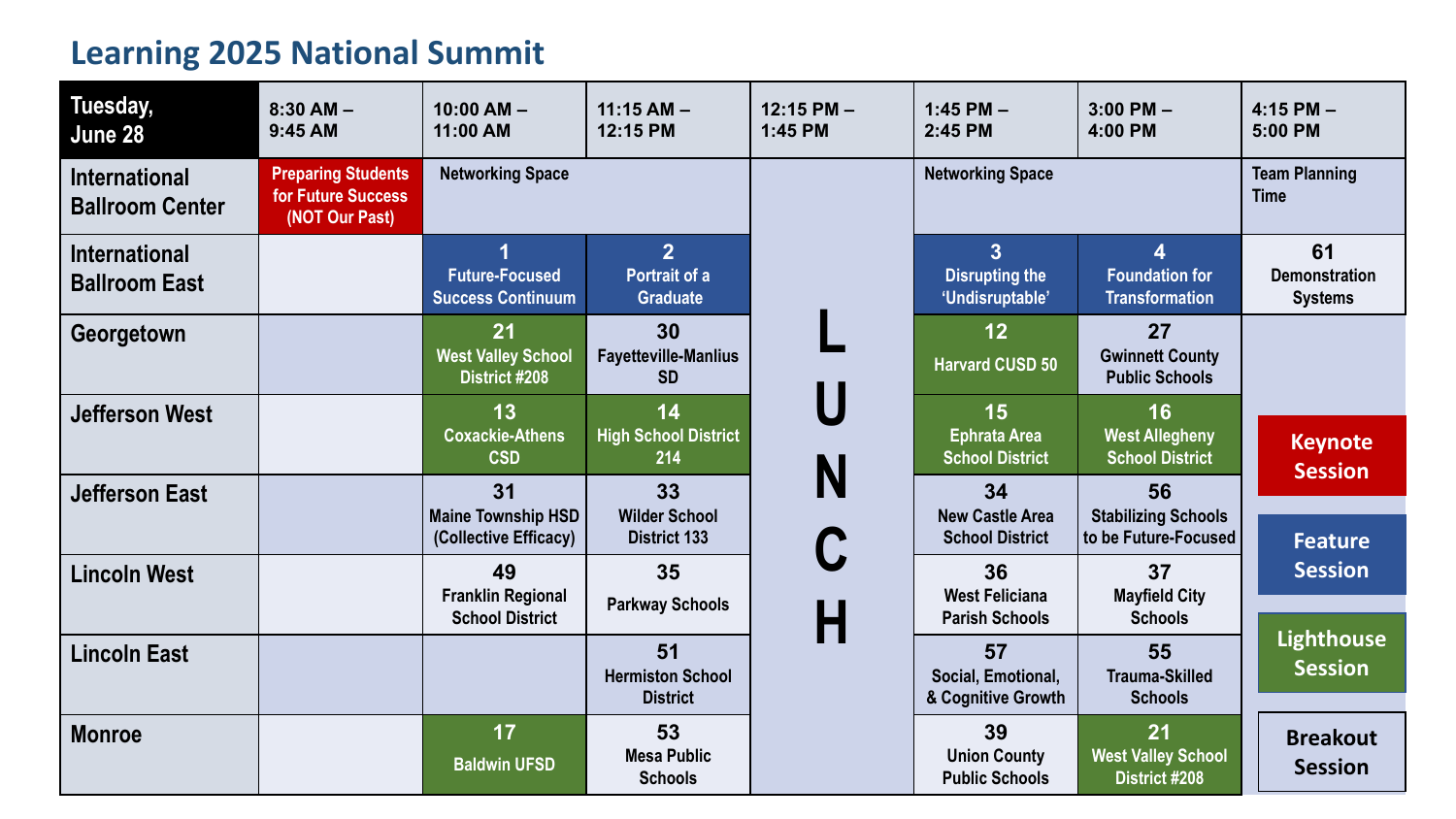## **Learning 2025 National Summit**

| Wednesday,<br>June 29                          | $8:30$ AM $-$<br>9:45 AM                      | $10:00 AM -$<br>11:00 AM                                      | $11:15$ AM $-$<br>12:15 PM                                       | $12:15$ PM $-$<br>1:45 PM | $1:45$ PM $-$<br>2:45 PM                                 | $3:00$ PM $-$<br>4:00 PM                              | $4:00$ PM $-$<br>5:00 PM            |
|------------------------------------------------|-----------------------------------------------|---------------------------------------------------------------|------------------------------------------------------------------|---------------------------|----------------------------------------------------------|-------------------------------------------------------|-------------------------------------|
| <b>International</b><br><b>Ballroom Center</b> | <b>Learning 2025</b><br><b>Moving Forward</b> | <b>Networking Space</b>                                       |                                                                  |                           | <b>Networking Space</b>                                  |                                                       | <b>Team Planning</b><br><b>Time</b> |
| <b>International</b><br><b>Ballroom East</b>   |                                               | 5 <sup>5</sup><br><b>Meeting the Needs</b><br>of All Learners | $6\phantom{1}$<br>GPT-3 in<br><b>Education</b>                   |                           | 8<br>An Atmosphere of<br><b>Learning</b>                 | 9<br><b>The Wonder</b><br><b>Hour</b>                 |                                     |
| Georgetown                                     |                                               | 29<br>Savannah-Chatham<br><b>County PS</b>                    | 28<br><b>San Ramon Valley</b><br><b>USD</b>                      |                           | 40<br><b>Questar III BOCES</b>                           | 27<br><b>Gwinnett County</b><br><b>Public Schools</b> |                                     |
| <b>Jefferson West</b>                          |                                               | 18<br><b>Naperville</b><br><b>Community SD 203</b>            | 14<br><b>High School District</b><br>214                         |                           | 19<br><b>Val Verde Unified</b><br><b>School District</b> | 18<br><b>Naperville</b><br><b>Community SD 203</b>    | <b>Keynote</b><br><b>Session</b>    |
| <b>Jefferson East</b>                          |                                               | 38<br><b>Albemarle County</b><br><b>Public Schools</b>        | 32<br><b>Maine Township HSD</b><br>(Career Advisement)           | N                         | 36<br><b>West Feliciana</b><br><b>Parish Schools</b>     | 41<br>Collegiate<br><b>Edu-Nation</b>                 | <b>Feature</b>                      |
| <b>Lincoln West</b>                            |                                               | 42<br><b>Keystone Central</b><br><b>School District</b>       | 22<br><b>Linton-Stockton</b><br><b>School Corporation</b>        | Н                         | 20<br>Washougal<br><b>School District</b>                | 43<br><b>Griswold</b><br><b>Public Schools</b>        | <b>Session</b>                      |
| <b>Lincoln East</b>                            |                                               | 58<br>Social, Emotional,<br>& Cognitive Growth                | 52<br>Pathways to<br><b>Technology (PTech)</b>                   |                           | 59<br><b>Future-Ready</b><br><b>Learners</b>             | 60<br><b>Cognitive</b><br><b>Growth</b>               | <b>Lighthouse</b><br><b>Session</b> |
| <b>Monroe</b>                                  |                                               | 25<br><b>AASA's Early</b><br><b>Learning Cohort</b>           | $\overline{7}$<br><b>Building and</b><br><b>Empowering Teams</b> |                           | 33<br><b>Wilder School</b><br><b>District 133</b>        | 44<br><b>Pleasant View</b><br><b>Elementary SD</b>    | <b>Breakout</b><br><b>Session</b>   |